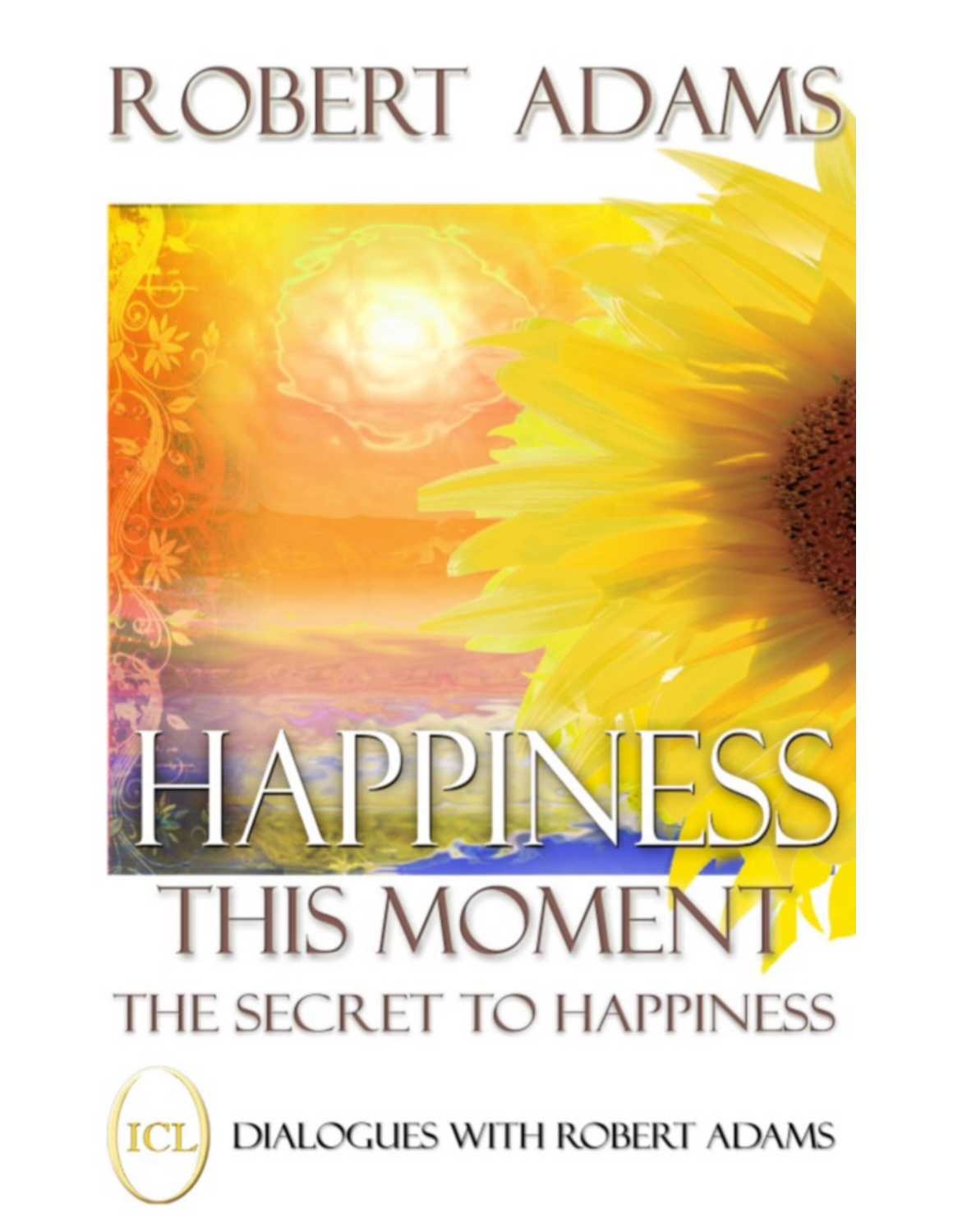#### **INTRODUCTION**

### The Return to Happiness

### A Map Home

"There are many writers, explorers, theorists and seekers, but only a handful of actual Master Teachers."

 $\mathbb{C}$  hen the internationally revered illumined Mystic, beloved Teacher and rare modern day Sage Robert Adams originally introduced *The Happiness of The Eternal Now* to Western audiences in remarkable depth over four decades ago, his deep warmth and ethereal radiance announced the presence of something extraordinarily different here.

Something far and beyond a mere philosophy, theology or interpretation of past spiritual offerings far removed from real life. Here, sparkled a timeless, transcendent Truth from one who knew. His own fathomless reverberating happiness shines like a beacon in the darkness of an unsteady world. Yet he is a modern American mystic who happily lived his life in the suburbs.

"Happiness is your true nature." Is happiness actually our natural state? Amid an abundance of cynical Westerners discussing, debating, and intellectualizing the concepts of love, awakening, peace and compassion, here was one who actually exists *as* love, happiness, peace, emitting light. One who walked the walk. Great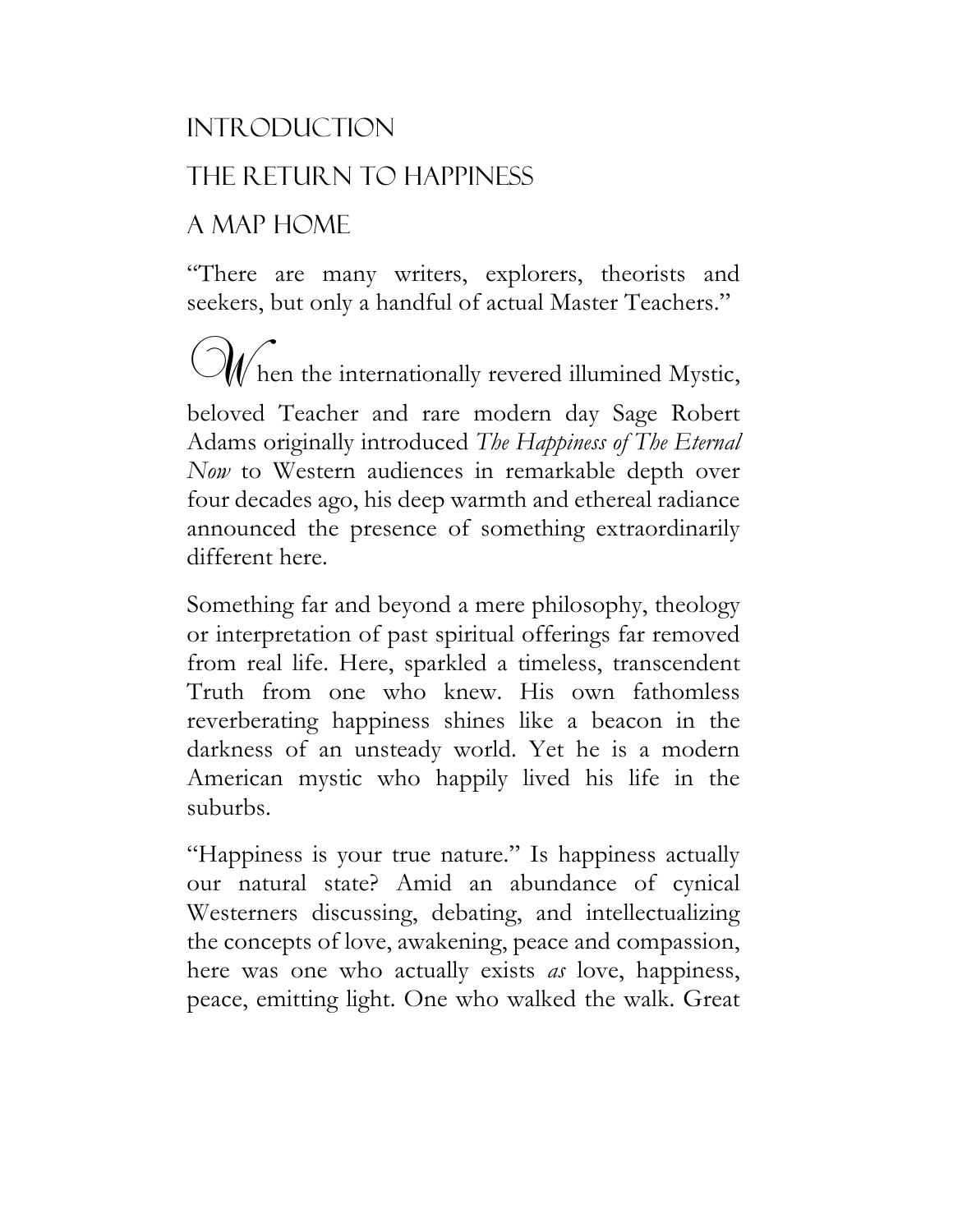tenderness with great power.

What flooded out of this phenomenal gentle master teacher in unabashed eloquence and fluidity transformed so many lives that increasing crowds began to gather around him, yet he sought none out. "I am not a guru. You must discover this for yourself. Try it and see if it works for you."

Refreshingly removed from substituting mere words for action, he remained quietly engaged in practical service to humanity through groups aiding the homeless children of Third World countries, providing for the local urban homeless population, and emphasizing peace as a basic requirement of human evolvement. A powerful Ultimate Truth speaks fluidly, purely and commandingly through him in words that reverberate deep within the soul, setting a rare Sage far and apart from contemporary offerings. Here, in modern times, is the rare one who speaks from pure Illumination. Yet it is his gentle, touching transparent innocence in the frame of relaying loving Truth that is most moving. "Compassion. That is the most important thing."

An internationally revered teacher of extraordinary humility, his consistent and often startlingly uplifting emphasis on "Bright and Shining" happiness, which is 'The Substratum of Our Existence', a topic few even claim to remotely imagine, resulted in a collection of his deeply moving Happiness Dialogues. These de ne the precise directives, experiences, and path to actually consciously return to our original nature of Unalloyed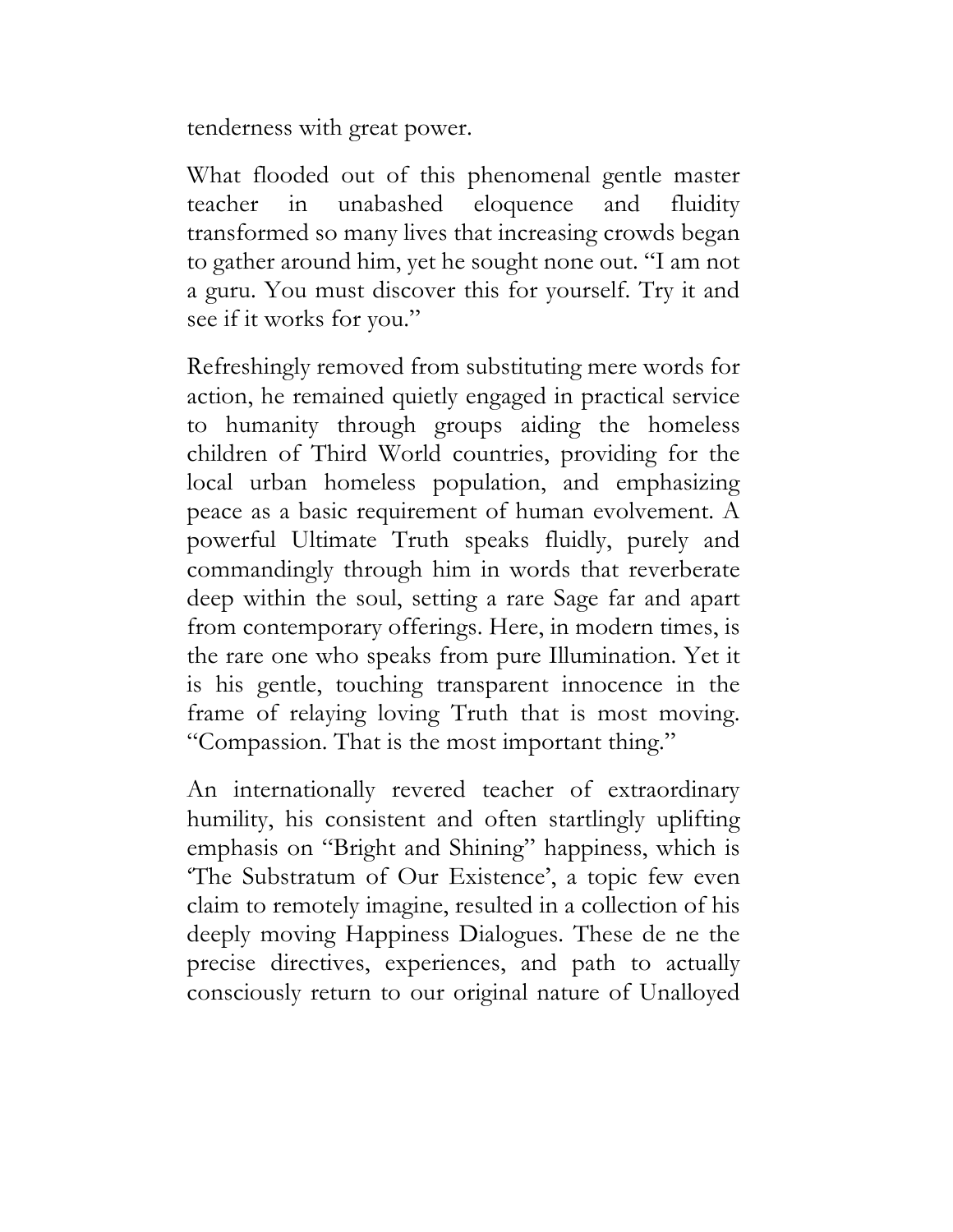Happiness, as shared within this book. Here, the practicalities of contemporary challenges and so called 'problems', from loss to depression, are all addressed from a powerful and freeing perspective of Ultimate Truth and a transparent, highly evolved selfless compassion.

Speaking only if requested, both traditional orthodox and modern organizations requested his presence, a rarity. Even more unusual, he refused to charge to attend his talks and events, honoring the pure Ancient Way followed by true saints, sages and mystics throughout history, often quoting Christ on giving. Eventually his talks were published in international journals and magazines throughout the world, as his own selected personal groups remained with him throughout his life.

#### The Experience

The experience of an Original Full Format Talk of Robert Adams is a dip into the rarified waters of sheer joy. Amid his own unique original format of Dialogue, Questions and Answers and music, the very air in the room palpably transformed, sweetened and uplifted as he guides his audience beyond intellectual concepts into the ultimate crux of his Message; an all-consuming love and happiness that exists beneath all appearances to the contrary.

Indeed, there *is* a 'happy ending', and he would share his experience freely if asked, with a fathomless twinkle, "This has been my experience. Try it and see if it works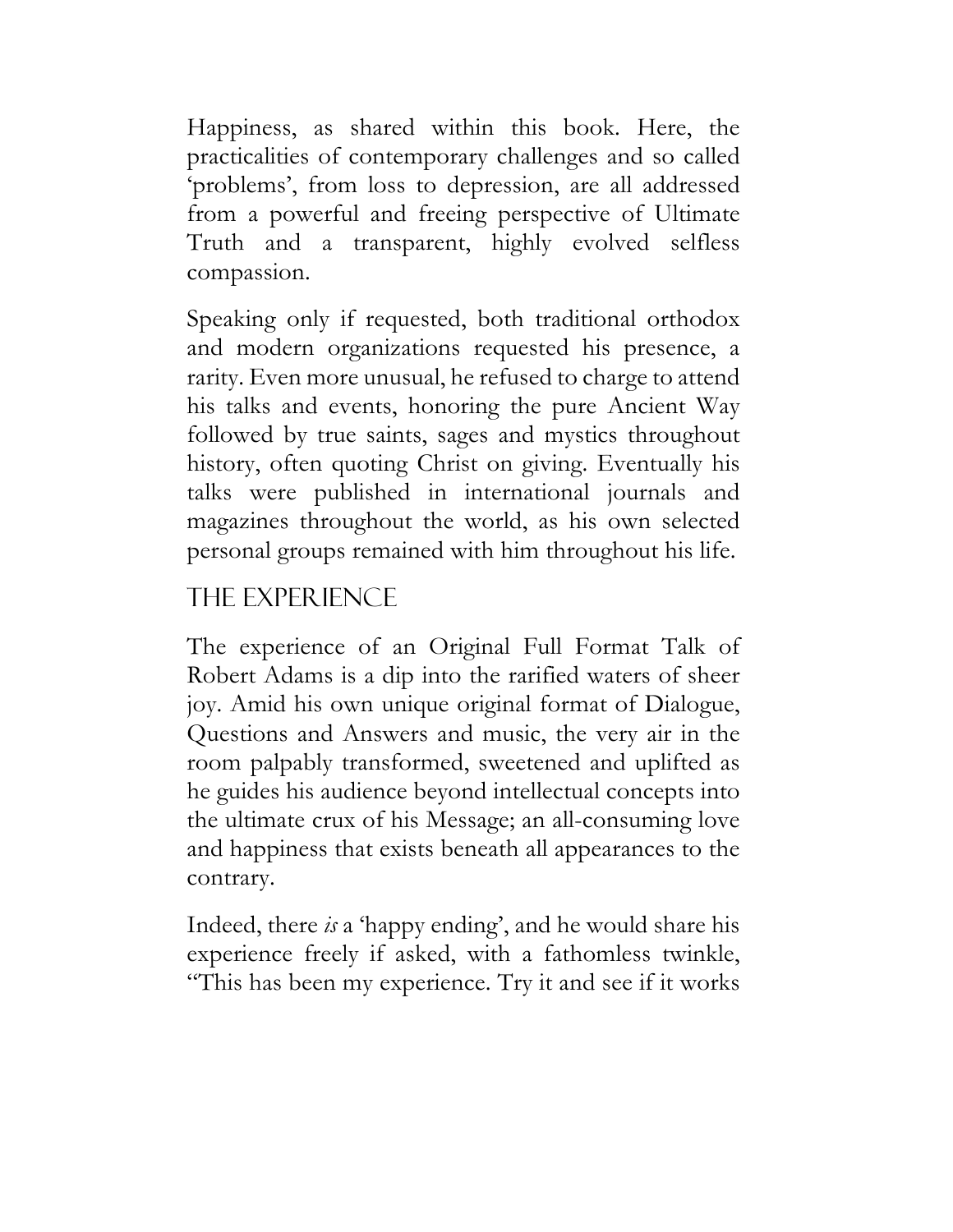for you." And work it does, as those unwilling to concede to life as it appears in unsteady times amid a joyless existence, are 'trying it' and finding that a deep, prevailing inner happiness does exist beyond external appearances, awaiting our attention.

We are invited to ponder the possibility that we emerge from "An Unimaginable Beauty" awaiting our humble daily access. This nourishing of the soul, the "Unfoldment into our True Nature of Unalloyed Happiness" is our destiny. Fresh, natural and lucid, life becomes extraordinary. Amid an unusually refined, kindly, gentlemanly humility, his Presence of Truth touches the most caustic of hearts, continuing to increasingly transform lives throughout the world. Amid hundreds of completely extemporaneous, soulpermeating weekly talks and spontaneous audience questions and answers- from celebrities to professors, monks to moms, his disarming smile of seamless, transparent wisdom reaches out to lift others up to where he resides. There, we remember a beauty forgotten.

### The Silent Sage

As tour buses stopped to point out the suburban hilltop scenic home of the resident saint, fondly called *The Silent Sage*, audiences gathered to hear this teacher, devoted husband and father, who rejected the purity and nobility of both a child and a prince, whispering of ancient, highly evolved wisdoms lived out as Reality, rather than spoken of in 'alternative' concepts. Both simple and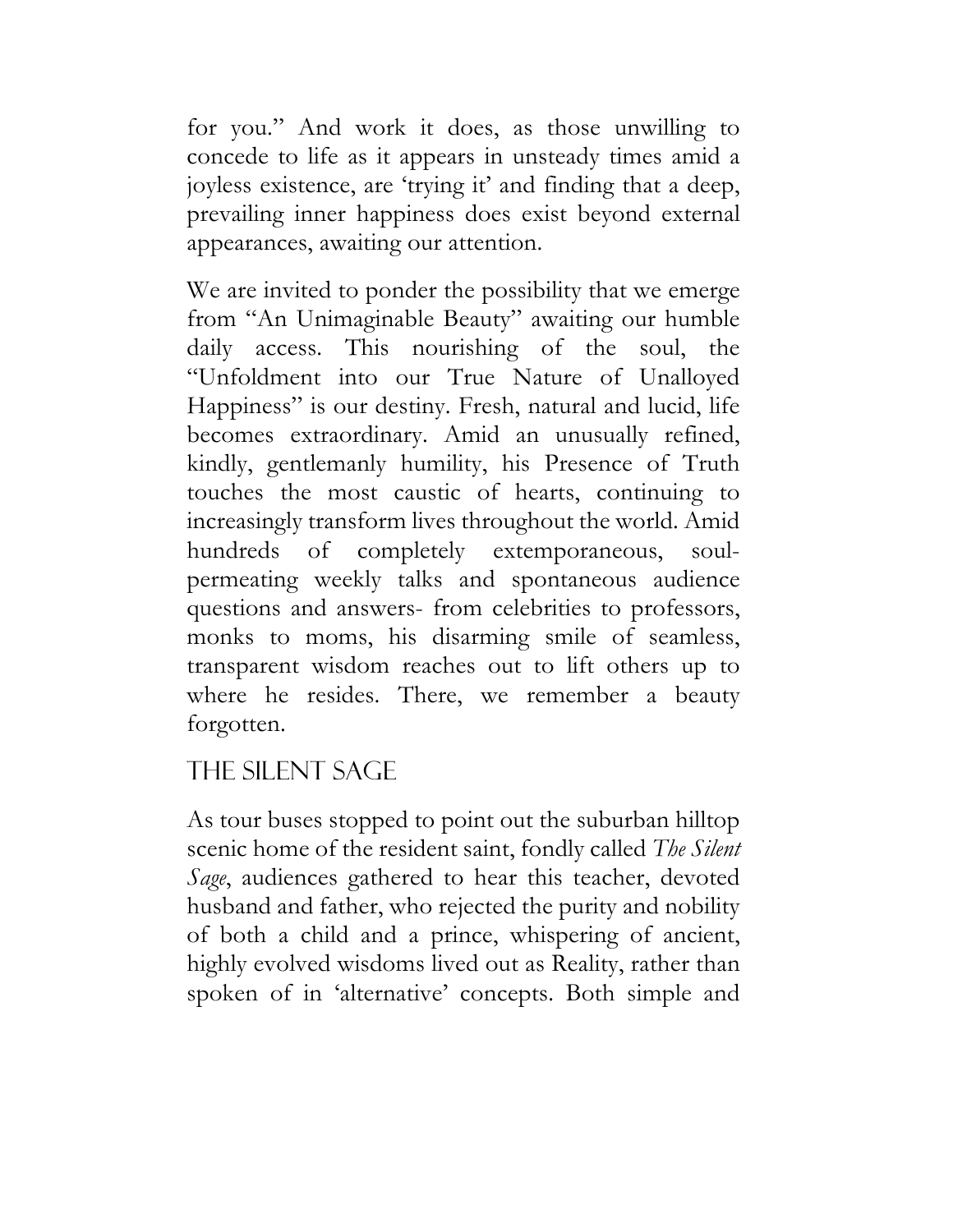layered, his message resonates with all. A true modern mystic, practicality melds with gentle beauty, his own radiance a reminder. "This is not dry head knowledge. You must experience this yourself."

Something within responds. Many describe a new awareness of love that fills the air with a deeply healing balm at his words. No questions go unanswered. This beloved teacher takes personal time and care to go out of his way for anyone who approaches him, doing so through personal questions answered in this book. We enjoy a distinctive quality separating his transmissions from mass generalizations of 'peace' and 'awakening' given within today's maze of modern offerings: the solid specifics of how and why in a fresh purity of intent, a shining disarming Truth through kindness.

This care appears consistently in his personal commitment to bring happiness to each individual rather than simply announce a teaching and leave one to their own devices. To the intellectually jaded, this rare combination of powerful mystical illumination accompanied by tender kindness, traditional values, and a self- effacing benevolence confounds all traditional assumptions of power- of 'getting' happiness.

From personally consoling a distressed student to actually removing his new white Nikes on the street to hand them out to the homeless man approaching him, he lives that of which he speaks. The words of one going far beyond the concept of love to exemplifying the reality of it strikes deeply indeed. In these Happiness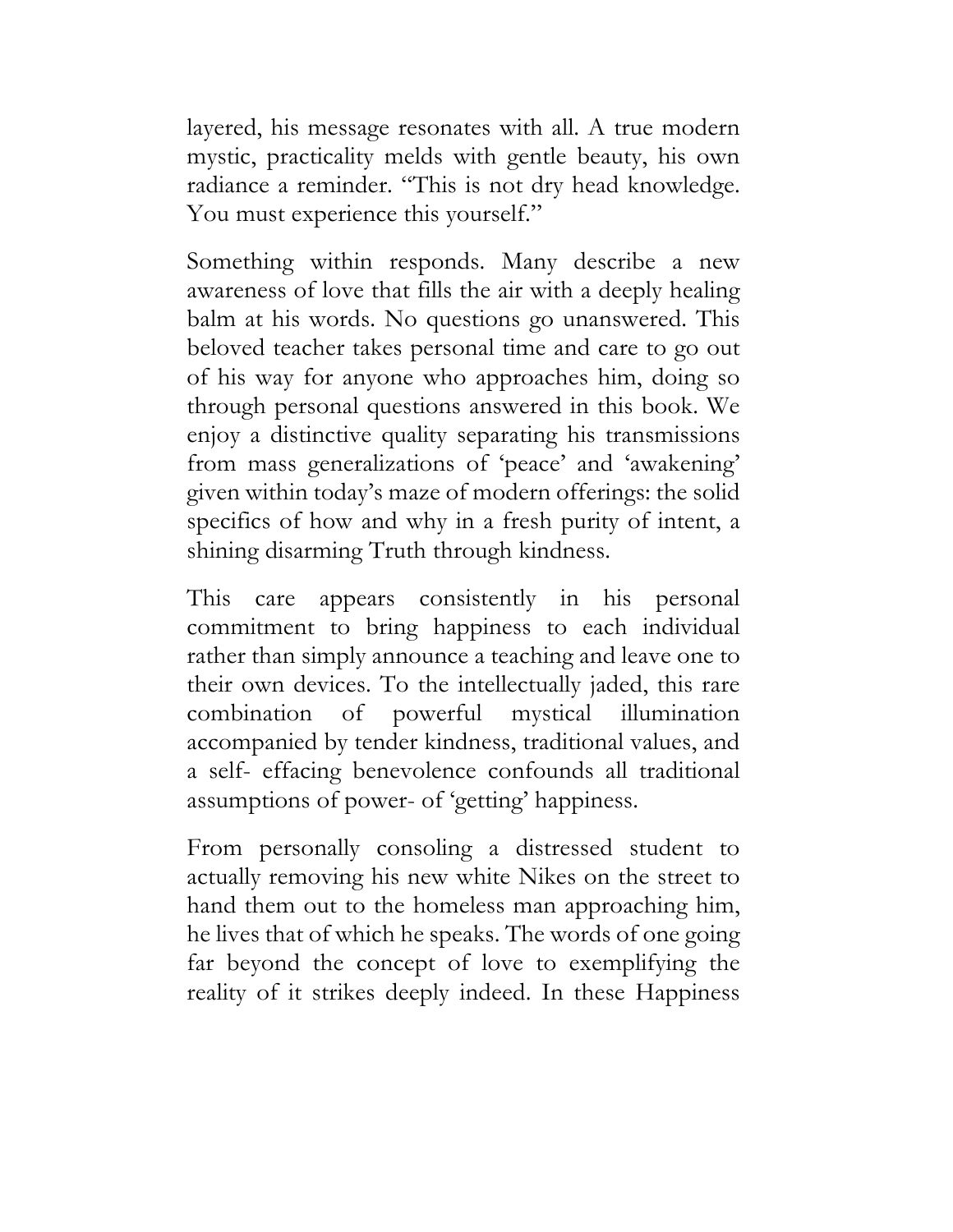Dialogues, we are treated to a solid feel for the origin of his entire Message to humanity: Awaken to the amazing possibility that happiness is our True Nature.

# The Timeless Question of Happiness

Our assumption that happiness is something to be *found*, is challenged here by the discovery that happiness is something already gloriously present, simply be uncovered.

The personal emancipation from the dilemma of human suffering is as simple as returning to the Kingdom from which we originated, that of Illumined love, yet requiring something practical of us- Living in this New Reality.

A dedication to the actions that practically awaken our dormant happiness and all of its fruits; sustenance, comfort, compassion, love, the very definition our true nature. The result is a sustaining, real non- debatable original happiness which the outside world cannot affect. "The happiness that we experience on earth is barely a glimmer of Unalloyed Happiness that is the Origin of your Existence."

Practical in an immaculate perception, he reminds students that seek 'instant illumination' from simply 'being' in the present moment, that this is only a beginning step rather than a tool in and of itself. Going beyond this initial step, we 'dive in' deeper, dramatically lifted into 'A Higher Vision' of our life, of who we are and can be. Of utter and complete transformation through immersion in The Ultimate Reality. A love that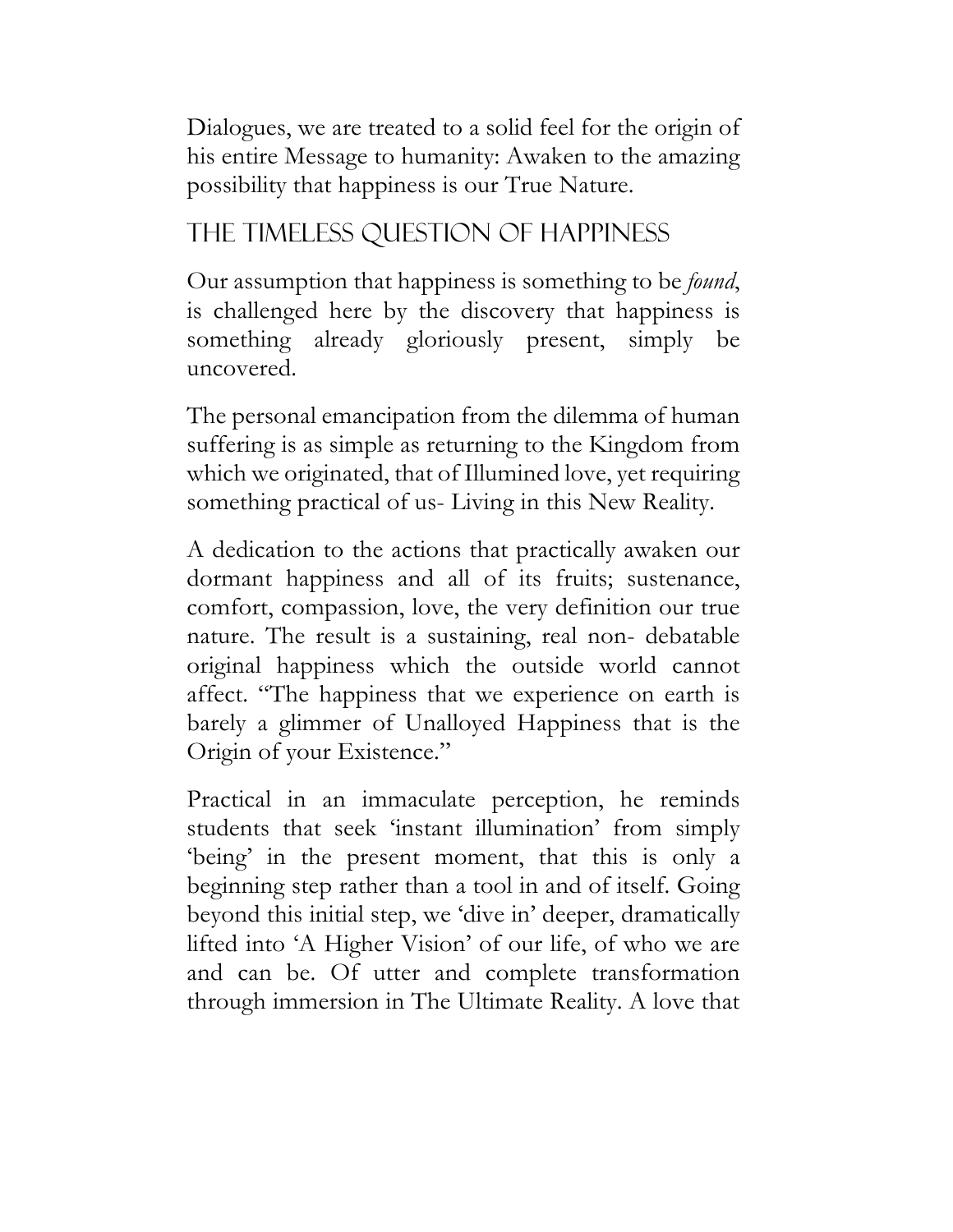results in the happiness that we all deeply crave, against which all else is merely a backdrop of waiting.

The human precursors to happiness are more than a nicety. "Without the love, the compassion, humility, one cannot find happiness. One cannot return to their True Nature. For what do you think your True Nature is? This abiding omniscient happiness is the substance of your being, and of everyone else's too. Therefore, you share this happiness with all. This has been my experience."

### The Historical Happy Ending

Is happiness our true heritage? Joy our destiny? The theme of true happiness, of joy, remains the origin and promise for humanity throughout historical reference, from the Bible to the Bhagavad Gita. From time immemorial, traditional cultures, wisdoms unite in emphasizing happiness, joy, as being the foundation of creation; the true destiny for man.

Here, in his uniquely personal experience and Teaching, Robert Adams, emanating sublime happiness through both health and illness, shows us how to experience that Reality. Today. How to actually have that happiness that defines our True Self. It has never gone anywhere. It only awaits our return. For as he states, "You are Pre-Disposed to Joy."

Is this happiness the same one that causes our eyes to light up with joy and our hearts to fill with completion? Vibrant, loving and dynamic rather than an abstract, detached version of 'feigned happiness' far removed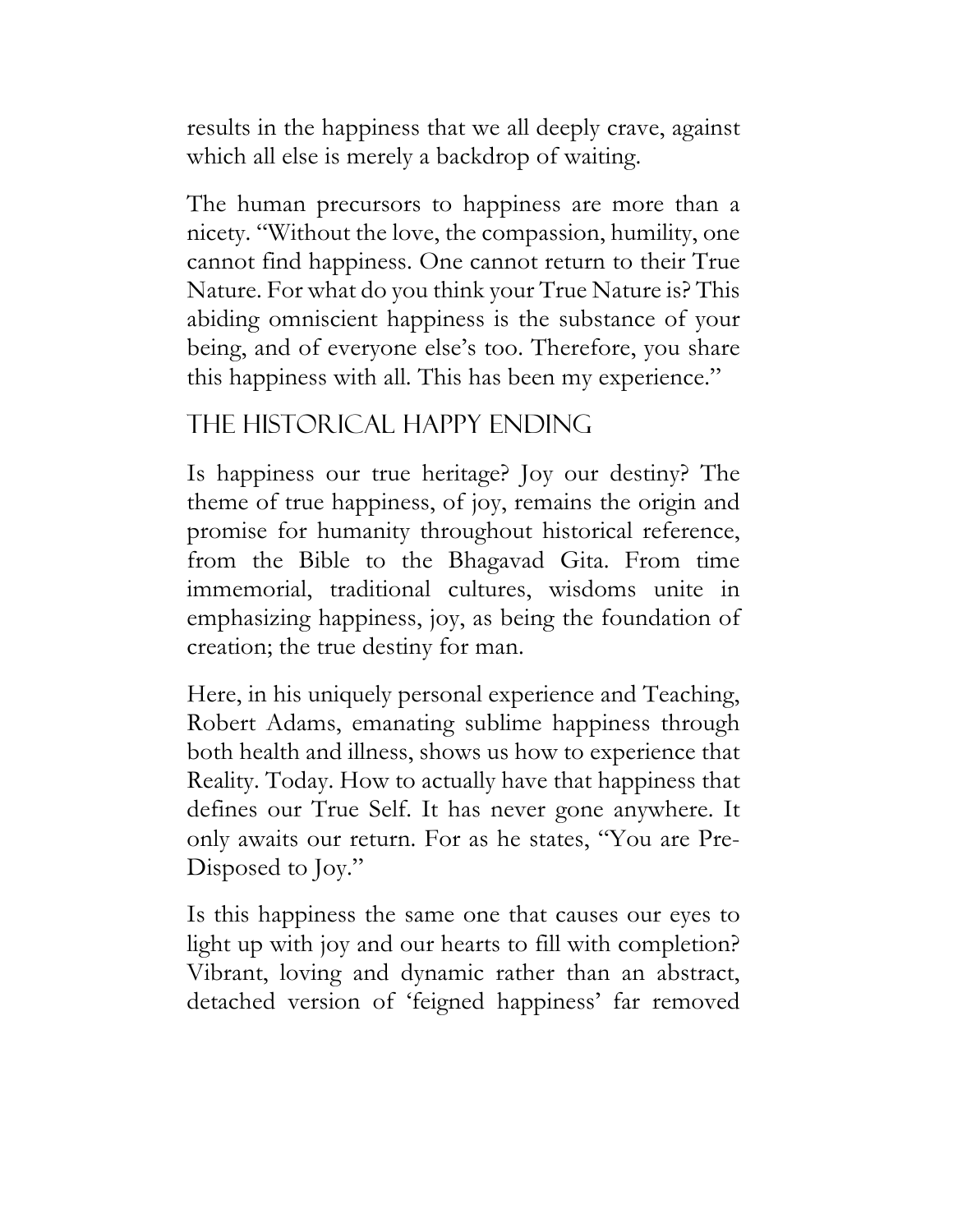from warm involvement with others, our heritage of 'Unalloyed Happiness' constitutes a rich fullness of the soul in which, "Everything you could ever want is fulfilled beyond human imagining. There is no loneliness. No need. A magnificent Remembrance occurs. You feel an indescribable love with all of life, including the sudden realization that everyone is truly your brother and sister. This Omniscient Happiness permeates everything."

#### "Happiness is the Substratum of Our LIVES"

In this book we enjoy the jewels of Robert Adams own unique cadence, the crystalline clarity of his own words. Saturated with his emphasis on happiness introduced as 'the substratum of our lives', we are shown how to hold this Truth up to every common day to day concern in the brilliance of a light to which all else that seemed so powerful fades. It is in that Moment that we choose our destiny.

If we mistake this radiant brilliance of happiness as the mere removal from a normal, responsible active life, common in our cultures tendency to encapsulate centuries of hard won ancient wisdoms into an often unrecognizable convenient interpretation, we are quickly humbled into awe by the touchingly practical 'overcoming' of the teacher himself, the ultimate example of being real. In this we find sustenance.

Unperceived amid his good cheer and genteel demeanor,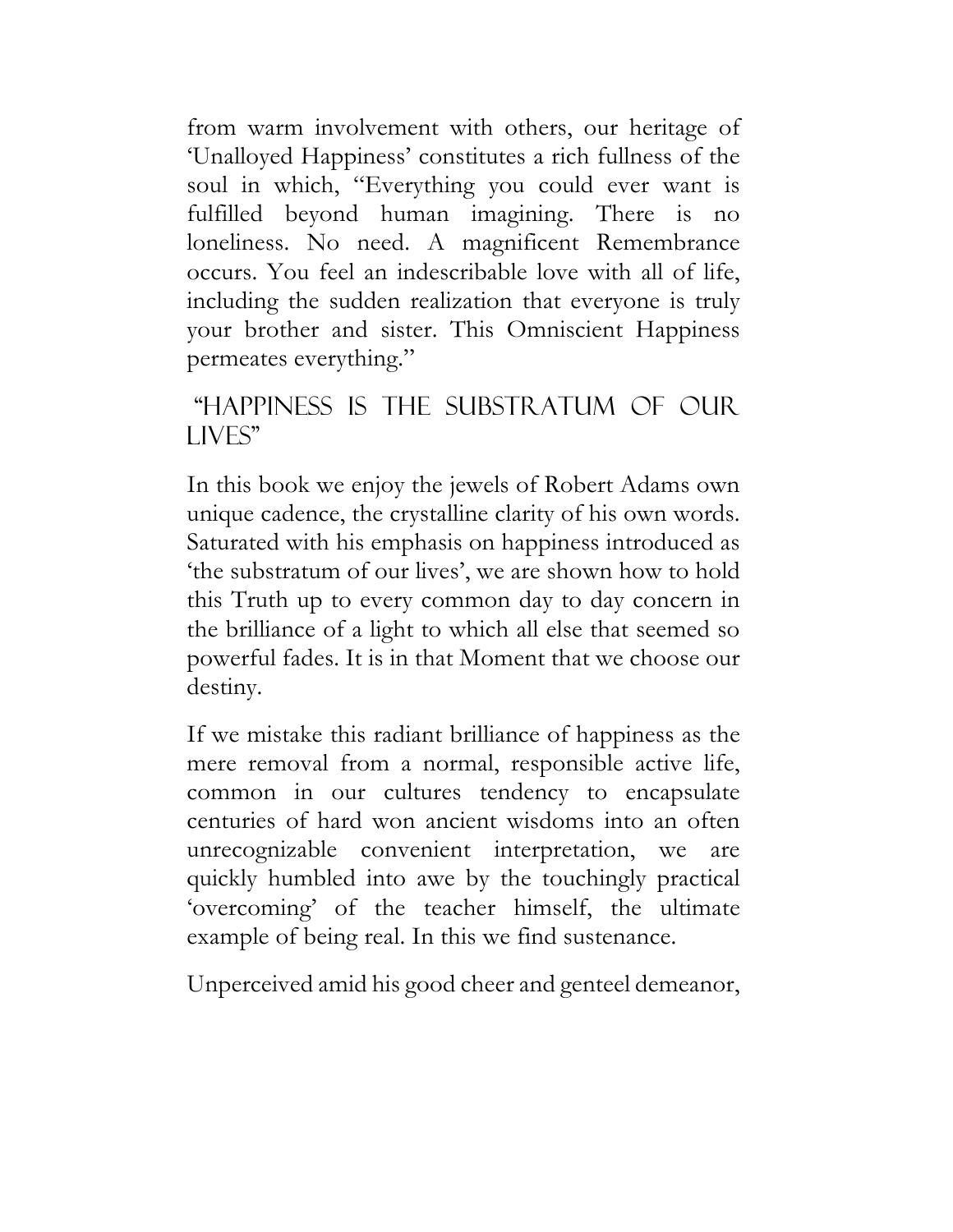for a good portion of his own renown teaching 'career', Robert Adams own physical body underwent the pain of sudden illness after a strident active life of vibrant health in a robust physique in which he climbed mountains daily before sunrise, walking and swimming for miles for the joy of it.

# To Opt for Happiness

Amazingly, his prominence grew as an ethereal peace emanating from him became world renown. Living in this realm of supreme equanimity, daily he rose before the sun to continue to hike for miles carrying his beloved little dog with him, accompanied by children and loved ones holding his hand, as he transcended all assumed limitations.

Radiance is a rare commodity. Happiness even more so. Both pour out in boundless open floodgates to all who approach this 'St. Francis of the West." Many described instantaneous shifts in perceptions and newly awakened happiness in his presence for the first time in their lives. Amid the ultimate truths of the universe, his pulse remains on the simple power of our own personal innate joy, as he simply states, "Ask everyone what you can do to make their lives easier, happier. This is the best use you can make of your time here on earth while you are Unfolding. Spread sunshine to all you meet. For in this way, you are manifesting your True Nature."

Within this profound wisdom of a genuine illumined Sage, the simplicity of wonderful humor is celebrated.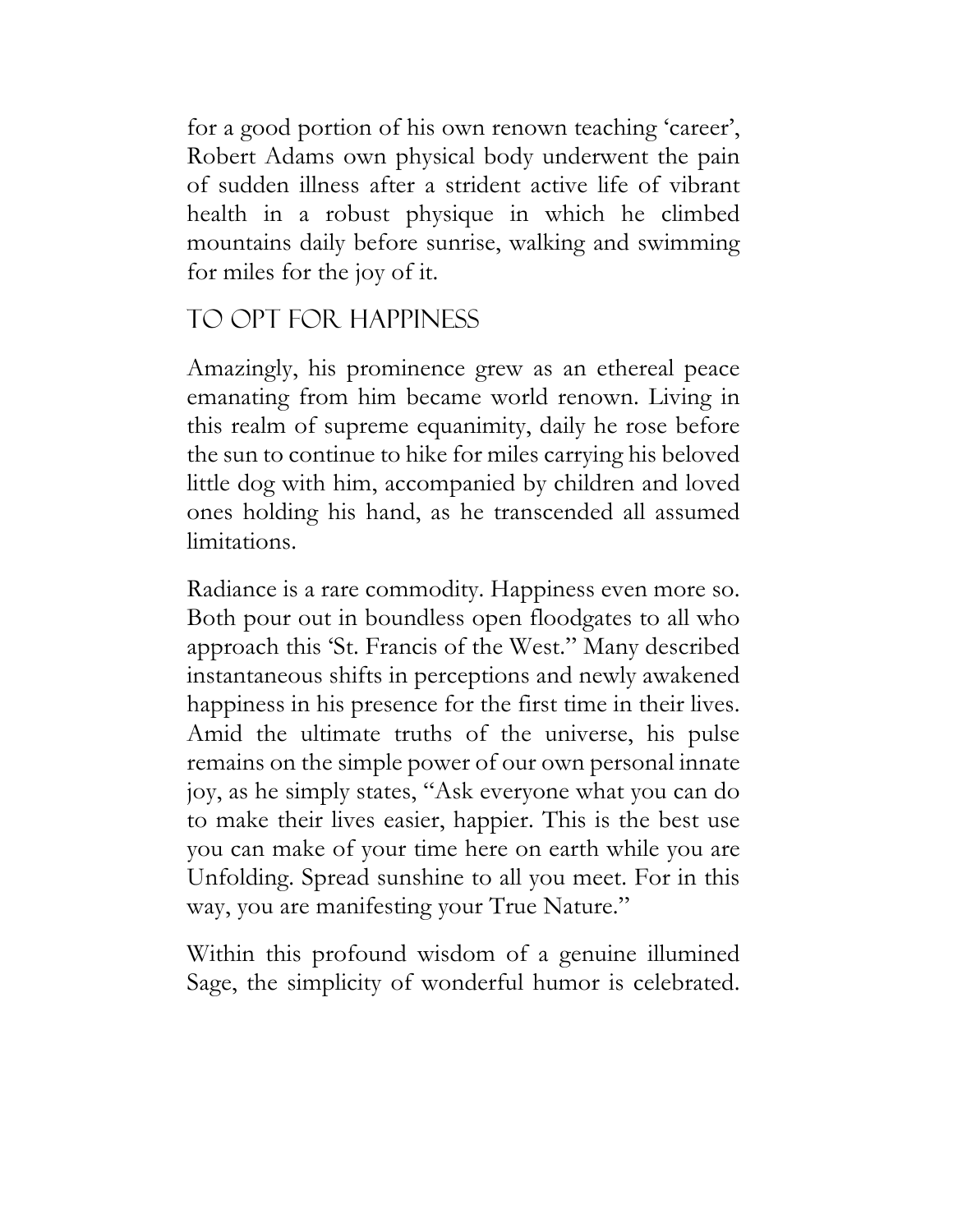Dressed in his signature white, wearing a Disney Mickey Mouse shirt with modern athletic gear, he ends his Discourses on the most intricate of topics with a request for all to join him in stretching ones mouth from side to side in 'the smile meditation', in order to remove oneself from common self- absorption in ones own life journey.

Blowing bubbles with children, wearing a Santa hat for holiday Discourses, his warm humor compliments an unusual self- effacing style of guiding one in the ultimate journey, the journey home to joy, toppling our egos investment in substituting 'dry head knowledge' for the actual experience. Throughout this book, his warmth emanates in his own personal style of guidance, as a father welcoming one home.

# The Light of a Thousand Suns

As these words that ring from a higher evolvement take our hand to lead us out of the clouds of everyday vacuous confusion into 'that which is eternal, that love which does not change', a hard shell begins to dissolve.

Practical, contemporary, yet uncompromising in transmitting an Ultimate Truth, he guides us in allowing layer after layer of all that has been mistaken for 'real life' to reveal an eternal substance, one that we can always depend upon. His words soften the heart and awaken selflessness, the true nature of the soul. His detailed instructions take our hand as we walk with him in a remarkable journey through the forest of apparent pain and suffering that we have identified as 'us', into "The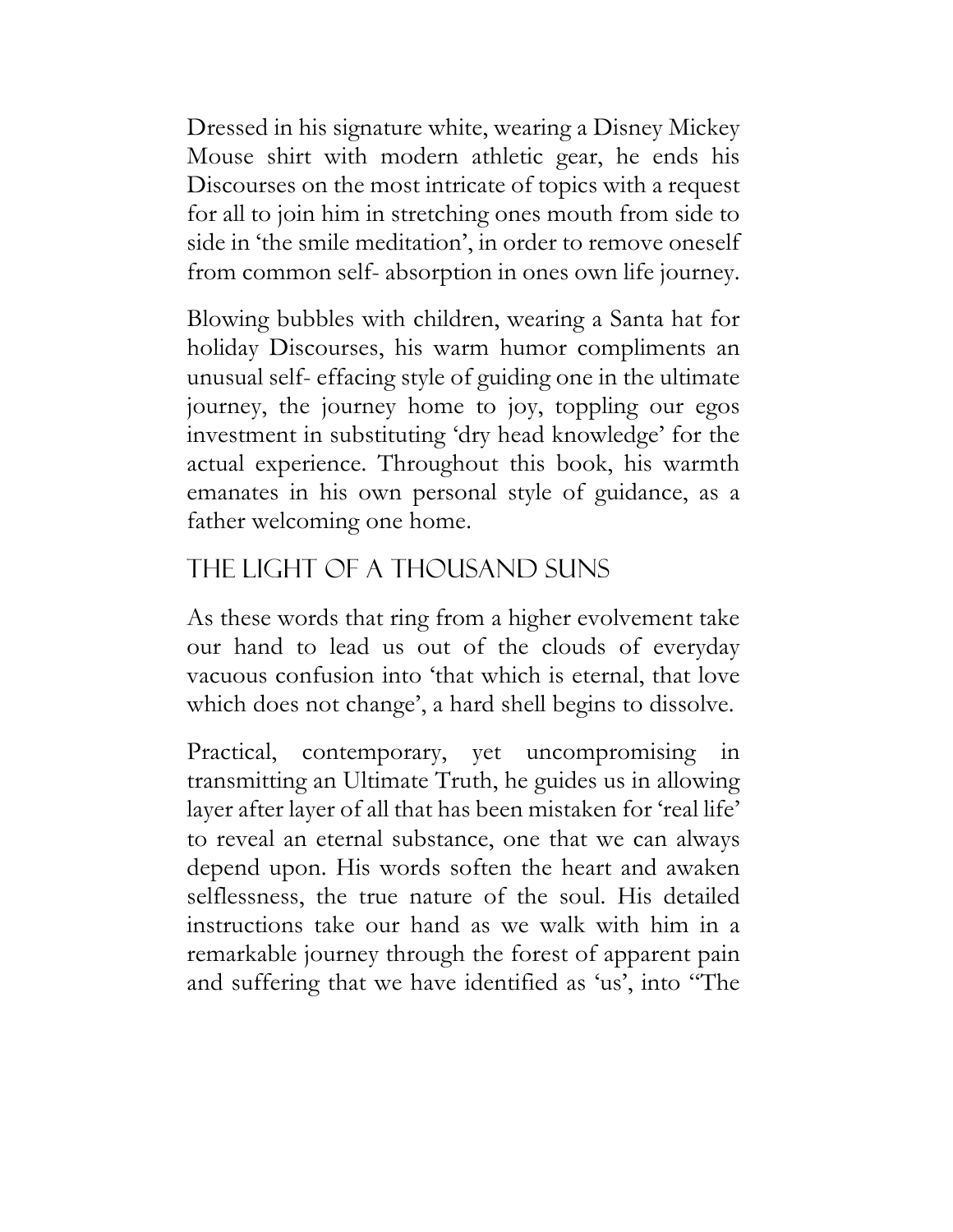light of a thousand suns".

The trademark radiance that melted a room, that brought hundreds to tears in the face of his compassion, continues to remind us of this possibility. The possibility of the true nature of the human soul to emanate the same radiance, stating that this life may be a dream, but it can be a joyful one.

"We are such stuff that dreams are made of and our little life is rounded with a sleep." Shakespeare